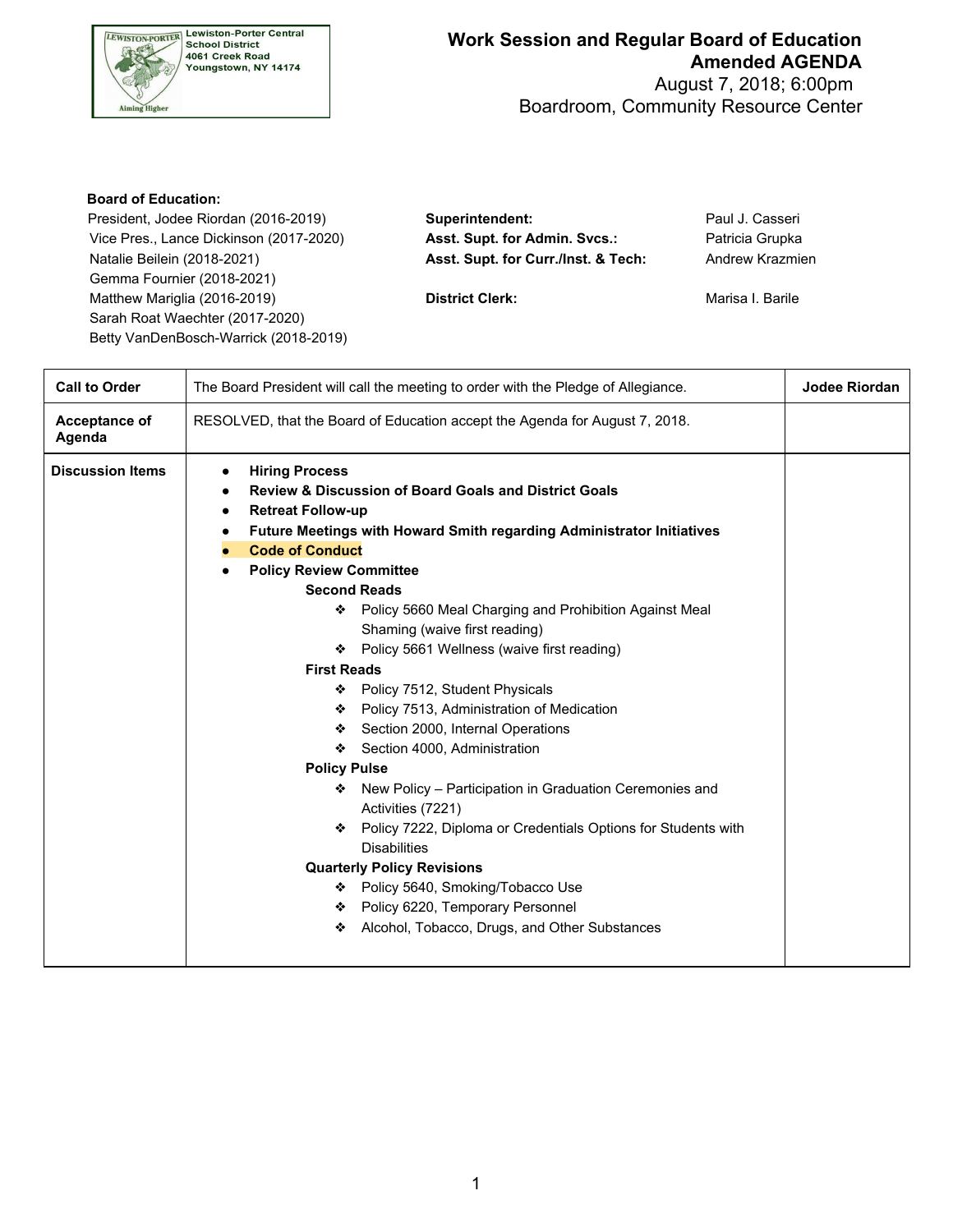

## **Work Session and Regular Board of Education Amended AGENDA**

 Boardroom, Community Resource Center August 7, 2018; 6:00pm

| <b>New Business</b>                                                                   |                                                                                                                                                                                                                                                                                                                                                                                                                                                                                                                                                                                                                                                                                                                                                                                                                                                                                                                                                                                                                                                                                                                                                                                                                                                                                                                                                                                                                                                                                                                                                                                                                                                                                                                                                                                                                                                                                                                                                                                                                                                                                                                                                                                                                                                                                                                                                                                                                                                                                                                                                                                                                                                                                                                                                                                                                                                                                                                                                                   |             |  |  |  |
|---------------------------------------------------------------------------------------|-------------------------------------------------------------------------------------------------------------------------------------------------------------------------------------------------------------------------------------------------------------------------------------------------------------------------------------------------------------------------------------------------------------------------------------------------------------------------------------------------------------------------------------------------------------------------------------------------------------------------------------------------------------------------------------------------------------------------------------------------------------------------------------------------------------------------------------------------------------------------------------------------------------------------------------------------------------------------------------------------------------------------------------------------------------------------------------------------------------------------------------------------------------------------------------------------------------------------------------------------------------------------------------------------------------------------------------------------------------------------------------------------------------------------------------------------------------------------------------------------------------------------------------------------------------------------------------------------------------------------------------------------------------------------------------------------------------------------------------------------------------------------------------------------------------------------------------------------------------------------------------------------------------------------------------------------------------------------------------------------------------------------------------------------------------------------------------------------------------------------------------------------------------------------------------------------------------------------------------------------------------------------------------------------------------------------------------------------------------------------------------------------------------------------------------------------------------------------------------------------------------------------------------------------------------------------------------------------------------------------------------------------------------------------------------------------------------------------------------------------------------------------------------------------------------------------------------------------------------------------------------------------------------------------------------------------------------------|-------------|--|--|--|
| Approval of the<br>2018-19 Tax<br><b>Warrant</b>                                      | RESOLVED, that the Lewiston-Porter Board of Education approve the 2018-2019 Tax Warrant as<br>submitted by administration.                                                                                                                                                                                                                                                                                                                                                                                                                                                                                                                                                                                                                                                                                                                                                                                                                                                                                                                                                                                                                                                                                                                                                                                                                                                                                                                                                                                                                                                                                                                                                                                                                                                                                                                                                                                                                                                                                                                                                                                                                                                                                                                                                                                                                                                                                                                                                                                                                                                                                                                                                                                                                                                                                                                                                                                                                                        | <b>NA-1</b> |  |  |  |
| <b>Change Order</b>                                                                   | RESOLVED, that the Lewiston-Porter Board of Education approve the following change orders as<br>submitted by the Assistant Superintendent for Administrative Services.<br><b>High School</b><br>Change # 003 Anastasi Trucking and Paving - \$1,669.50 addition of 2 fence gates at oval track for<br>ambulance access at District request<br>Change # 004 Anastasi Trucking and Paving - \$1,723.12 removal of additional concrete around<br>inside track area. Found item<br>Change #005 Anastasi Trucking and Paving - \$26,749 removal of unsuitable track material to<br>offsite location.                                                                                                                                                                                                                                                                                                                                                                                                                                                                                                                                                                                                                                                                                                                                                                                                                                                                                                                                                                                                                                                                                                                                                                                                                                                                                                                                                                                                                                                                                                                                                                                                                                                                                                                                                                                                                                                                                                                                                                                                                                                                                                                                                                                                                                                                                                                                                                   | <b>NA-2</b> |  |  |  |
| <b>Approval of</b><br><b>Creation of</b><br><b>Student Worker</b><br><b>Positions</b> | RESOLVED, upon the recommendation of the Superintendent, that the Lewiston-Porter Board of<br>Education create four (4) positions in the title of student worker - facilities. These positions will be<br>considered seasonal and the starting pay will be commensurate with the pay of a substitute cleaner.                                                                                                                                                                                                                                                                                                                                                                                                                                                                                                                                                                                                                                                                                                                                                                                                                                                                                                                                                                                                                                                                                                                                                                                                                                                                                                                                                                                                                                                                                                                                                                                                                                                                                                                                                                                                                                                                                                                                                                                                                                                                                                                                                                                                                                                                                                                                                                                                                                                                                                                                                                                                                                                     | $NA-3$      |  |  |  |
| <b>Approval of</b><br><b>Pesticides</b><br><b>Application</b>                         | This resolution is to request Authorization of an emergency pesticide application at designated<br>areas across the Lewiston-Porter Central School District Campus.<br>BE IT RESOLVED, that all emergency treatment of school facilities will occur in targeted areas of<br>the district. Applications will only occur during no school activity times, further, application to<br>sports fields will only occur during non-sport season periods of time. At no time will pesticides be<br>used on active playfields or playgrounds.<br>Background Information - New York State enacted Chapter 85 of the Laws of 2010. This new<br>law contained limitations regarding pesticide use on playing fields and playgrounds at schools and<br>day care centers. Specifically, schools and day care centers are prohibited from using pesticides<br>unless it is deemed to be an emergency situation at which time an exception may be granted to the<br>school district by the appropriate entity. The New York State Education Department has identified<br>school Boards of Education as the appropriate entity to make this emergency determination for<br>public school districts. Each determination is applicable to a single application.<br>Pertinent Data: on July 23, 2018 review of the condition of the District fields and ground occurred.<br>The purpose of the review was to determine the safety of condition of the fields and grounds. Upon<br>close inspection of the grounds and specifically soccer and baseball fields, it was determined that<br>there were several different types of growths that present long term safety issues as they create<br>uneven surfaces for athletes contributing to sprains, tears and pulls. Specifically we have an<br>infestation of Digitaria sanguinalis, Stellaria media, Taraxacum, and Cirsium. In addition to the<br>athletic concerns there are health concerns that these infestations attract stinging insects including<br>bees and wasps. A review of our grounds also revealed poison ivy and poison oak in several<br>areas. Further, we have had several reports of ticks found in some of the outfield areas and track<br>event areas, as well as the cross country track area, which will require one or two pesticide<br>treatments. The treatment period for these types of infestations is spring and summer. It is<br>therefore requested that the Board of Education make an emergency determination allowing<br>treatment of Herbicides and or pesticides to the soccer fields and baseball areas as well as other<br>designated areas in need of treatment. The pesticide/herbicide will be sprayed on by a certified<br>applicator and all required notifications will be completed as is necessary under the applicable law.<br>After application, it is recommended that students be kept off of the field for a minimum of two days.<br>The District will follow this procedure. | <b>NA-4</b> |  |  |  |